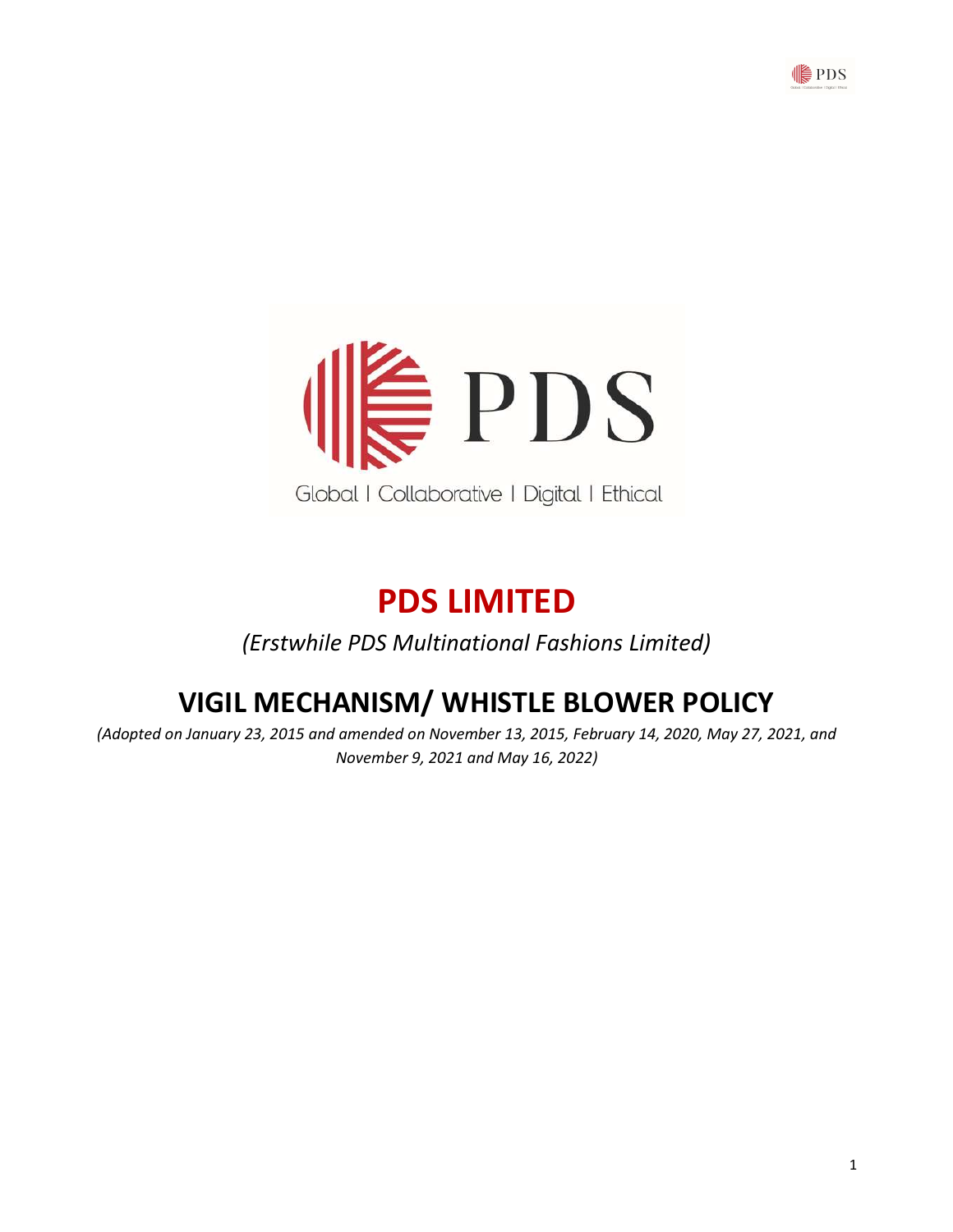

## **Table of Contents**

| $\mathbf{1}$ . |  |  |  |
|----------------|--|--|--|
| 2.             |  |  |  |
| 3.             |  |  |  |
| 4.             |  |  |  |
| 5.             |  |  |  |
| 6.             |  |  |  |
| 7.             |  |  |  |
| 8.             |  |  |  |
| 9.             |  |  |  |
| 10.            |  |  |  |
| 11.            |  |  |  |
| 12.            |  |  |  |
| 13.            |  |  |  |
|                |  |  |  |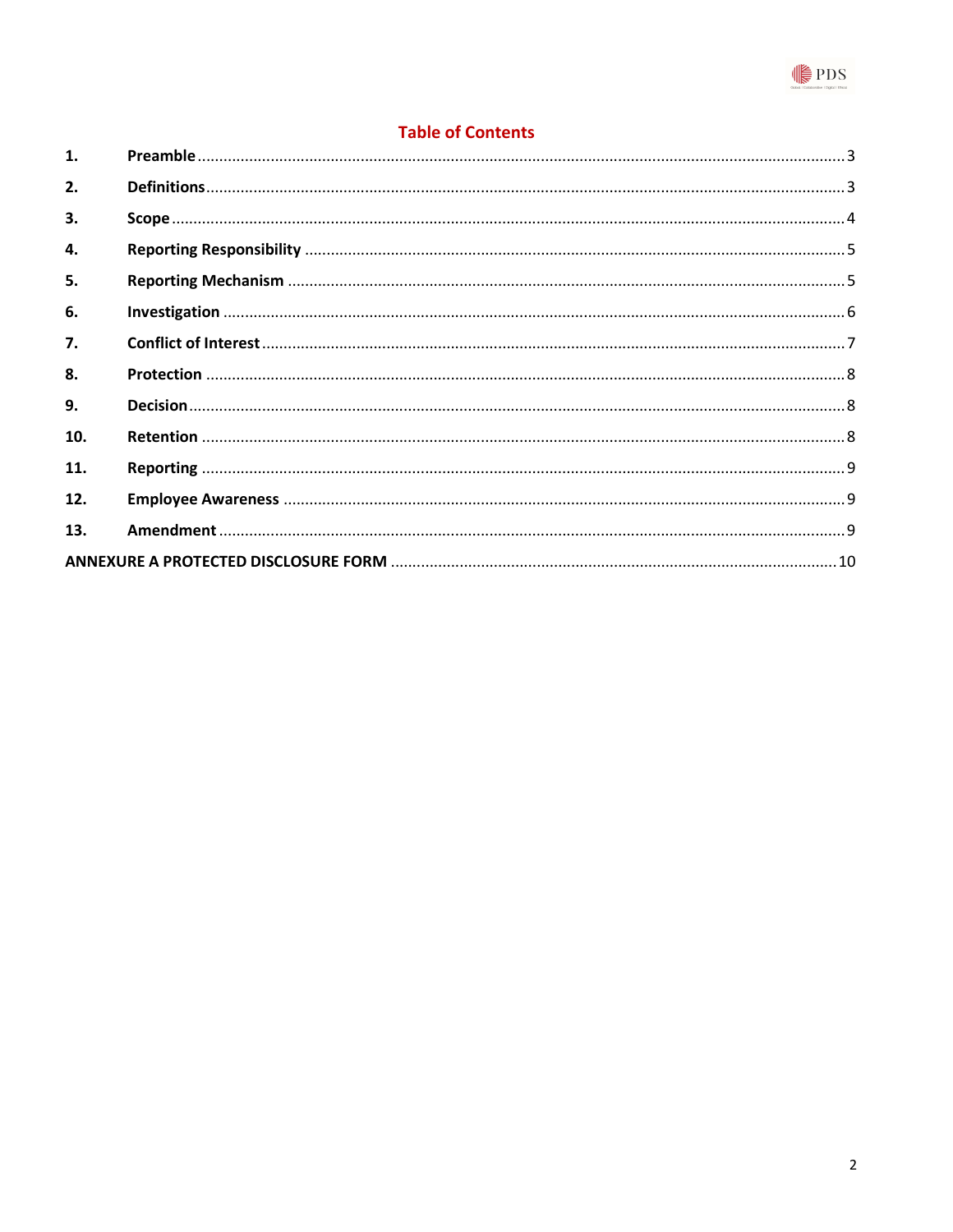## 1. Preamble

- 1.1 PDS Limited (Erstwhile PDS Multinational Fashions Limited) (the "Company") and its Subsidiaries, Affiliates and Joint Ventures (collectively the "PDS Group") are committed to complying with the foreign and domestic laws that apply to them, satisfying the PDS Group's Code of Conduct, and particularly to assuring that business is conducted with integrity and that the PDS Group's financial information is accurate. If potential violations of PDS Group's policies or applicable laws are not recognized and addressed promptly, PDS Group and those working for or with PDS Group could face governmental investigation, prosecution, fines, and other penalties. Consequentially, and to promote the highest ethical standards, the PDS Group will maintain a workplace that facilitates the reporting of potential violations of Company policies and applicable laws. Employees must be able to raise concerns regarding such potential violations easily and free of any fear of retaliation. That is the purpose of this policy (the "Policy" or the "Whistle Blower or Vigil Mechanism Policy"). It is a mechanism to empower the Employees and other stakeholders to report to the PDS Group instances of any Malpractices (as defined below).
- 1.2 This Policy is in compliance with Section 177(9) of the Companies Act, 2013 (India) and Regulation 22 of Securities and Exchange Board of India (Listing Obligations and Disclosure Requirements) Regulations, 2015, which mandates every listed company to establish a Vigil Mechanism and all other laws of respective jurisdictions as applicable to Subsidiaries, Affiliates and Joint Ventures.

## 2. Definitions

- 2.1 "Audit Committee" means that the Audit Committee constituted by the Board of Directors of the Company in accordance with the Companies Act, 2013 and read with the SEBI (Listing Obligations and Disclosure Requirements) Regulations, 2015.
- 2.2 "PDS Group" and "Company" shall have the meaning given to such terms in Section 1 above.
- 2.3 "Employee" means an employee or director of the PDS Group.
- 2.4 "Investigators" means those persons authorized, appointed, or consulted by the Chairman of the Audit Committee or the Ombudsperson in relation to an investigation of the Protected Disclosure. An Investigator may be any Employee or director of the Company, or an external agency as may be identified by the Chairman of the Audit Committee or the Ombudsperson (as the case may be).
- 2.5 "Malpractices" shall have the meaning given to such term in Section 3 below.
- 2.6 "Policy" means this Vigil Mechanism Policy, as may be updated, and amended from time to time.
- 2.7 "Protected Disclosure" means a written communication (whether by letter or email) disclosing information in relation to any Malpractices, made by the Whistle Blower.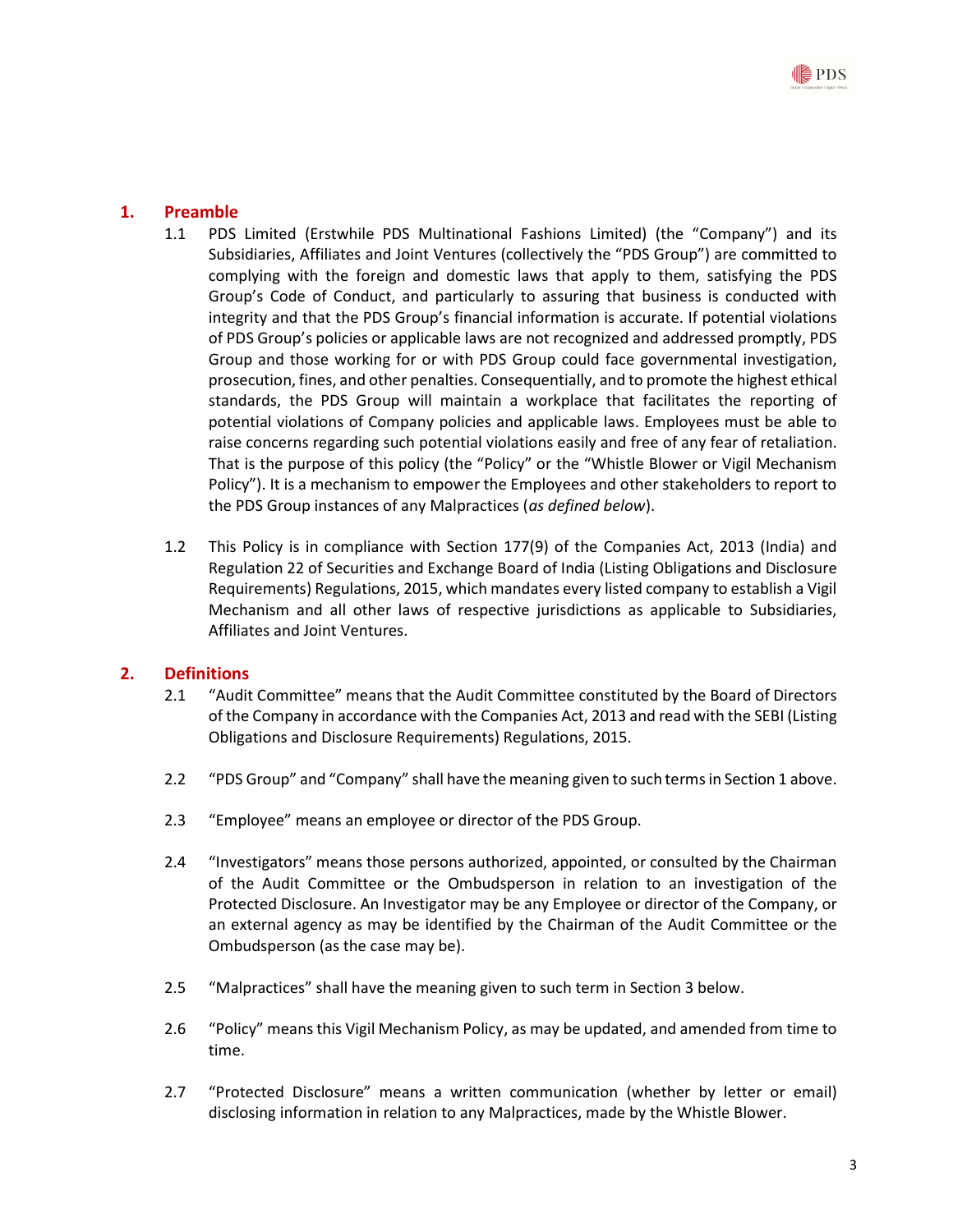

- 2.8 "Reviewing Authority" Group CEO, Group CFO, and Head of Legal and Company Secretary at Corporate Office will be Reviewing Authority.
- 2.9 "Subject" is a person or persons against or in relation to whom a Protected Disclosure has been made or evidence gathered during the course of investigation.
- 2.10 "Vigilance Officer/ Ombudsperson" shall be the Group CHRO. He/she would be authorized by the Board of the Company for the purpose of receiving all Protected Disclosures from whistle blowers, maintaining records thereof, placing the same before the Audit Committee for its disposal and informing the Whistle Blower the result thereof.
- 2.11 "Whistle Blower" means an Employee, contractor, director, shareholder, vendor, consultant, advisor, or a person having interest or otherwise dealing or being associated with the PDS Group, who makes disclosure in good faith about any Malpractices.

#### 3. Scope

- 3.1 The administration of this Policy (including any reporting, investigations, actions undertaken pursuant to this Policy), shall take place under the overall guidance and direction of the Audit Committee.
- 3.2 All Employees are covered under this Policy.
- 3.3 This Policy covers malpractices and events which have taken place or suspected to have taken place in the Company, including violations of the principles the code of conduct, other policies, or SOPs of PDS Group (collectively, the "Malpractices") which may include but is not limited to the following:
	- <sup>o</sup> Corruption.
	- Fraud, Theft, Bribery.
	- Misappropriation of Company funds, financial reporting violations.
	- Misuse/abuse of official person.
	- Misuse or Manipulation of data / documents.
	- $\degree$  Any other act which affects the interest of the Company adversely and has the potential to cause financial or reputational harm to PDS Group.
- 3.4 This Policy is an extension of the Company's Code of Conduct. The Whistle Blower's role is that of a reporting party with reliable information about Malpractices. Whistle Blowers are not required or expected to act as investigators or finders of facts, nor would they determine the appropriate corrective or remedial action that may be warranted in a given case.
- 3.5 PDS Group has issued other policies which are applicable to all the Employees of the PDS Group. If any of these policies contain any pre-existing or defined reporting mechanism, the Employees must use that mechanism for reporting any suspected or actual violation of that Policy.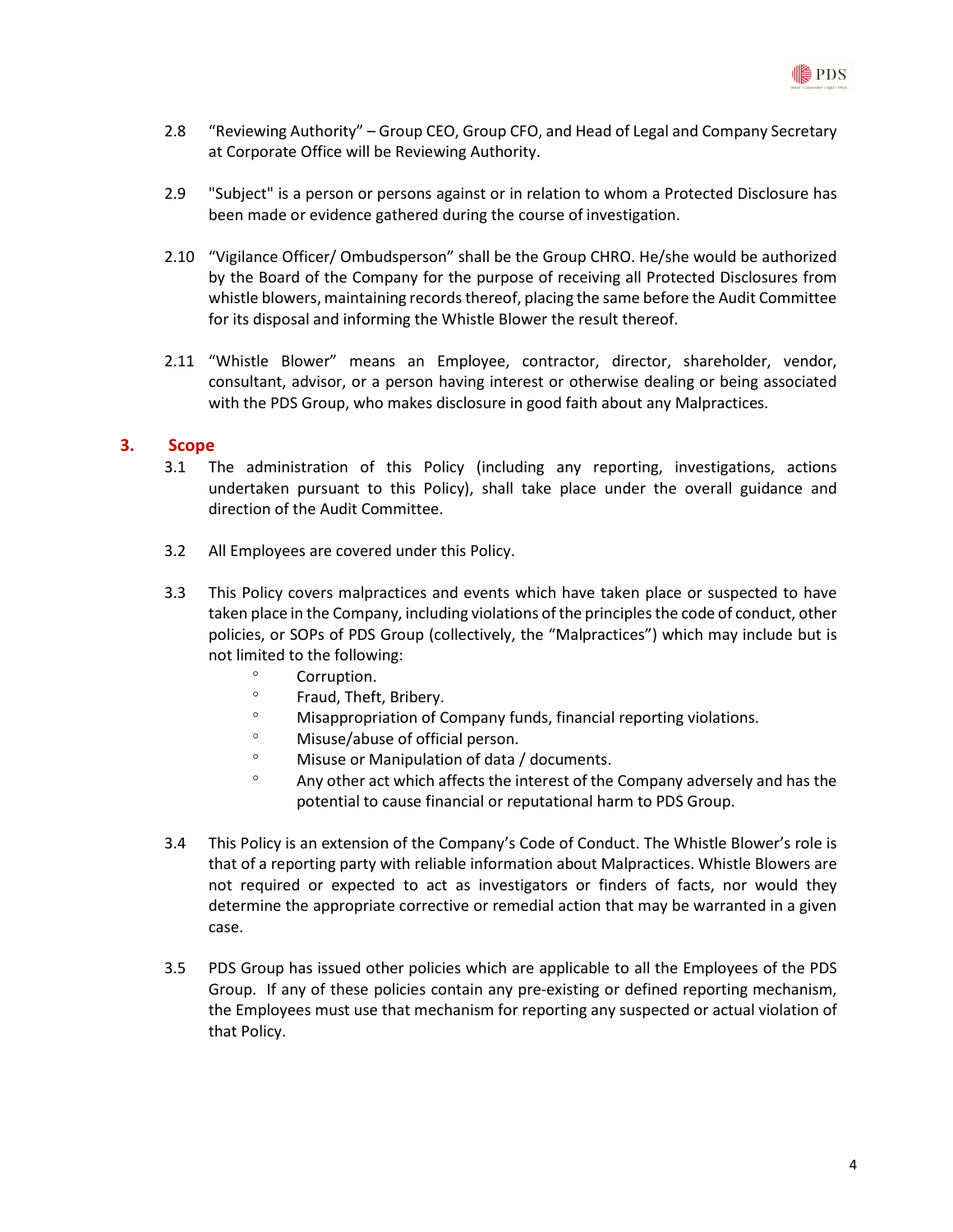

#### 4. Reporting Responsibility

- 4.1 It is the responsibility of every Employee, vendor, contractor, or any other stakeholder of the PDS Group to report genuine concerns about any Malpractices in accordance with the procedure set out in this Policy.
- 4.2 If there is a doubt about whether a particular situation amounts to a Malpractice under this Policy, the relevant person is encouraged to consult his/her reporting managers, or respective locational/functional human resources head, prior to using this Policy.

#### 5. Reporting Mechanism

5.1 All Protected Disclosures made under this Policy must be submitted to Vigilance Officer through:

E-mail to whistleblower@pdsmultinational.com ;

OR

Representation in writing in a sealed cover to the Vigilance Officer at below address: The Vigilance Officer,

Unit No. 971, Solitaire Corporate Park Andheri Ghatkopar Link Road,

Andheri East, Mumbai – 400093, Maharashtra, India

OR

Through website of PDS Group at:

NAVEX Link: -Visit www.pdsmultinational.ethicspoint.com and click on 'Make a Report'

tab

NAVEX Hotline: - Visit www.pdsmultinational.ethicspoint.com and click on respective country link for the hotline number.

5.2 If the Whistle Blower has concerns regarding submission to Protected Disclosure to Vigilance Officer, he/she may report to directly to the Chairman of the Audit Committee. The details of the Chairman of the Audit Committee are as under:

E-mail to auditcommittee@pdsmultinational.com

#### OR

Representation in writing in a sealed cover to Chairman of Audit Committee at below address:

The Chairman of Audit Committee,

Unit No. 971, Solitaire Corporate Park Andheri Ghatkopar Link Road, Andheri East, Mumbai – 400093, Maharashtra, India

- 5.3 Protected Disclosures involving the Chairman of the Audit Committee should be made to the Chairman of the Board of Directors of the Company. If the Chairman of the Board of Directors of the Company is the same person as the Chairman of the Audit Committee, such Protected Disclosure may be made to any other Director.
- 5.4 Protected Disclosure should be reported in writing to ensure a clear understanding of the issues raised and should either be typed or written in legible handwriting in English or in the regional language of the place of employment of the Whistle Blower.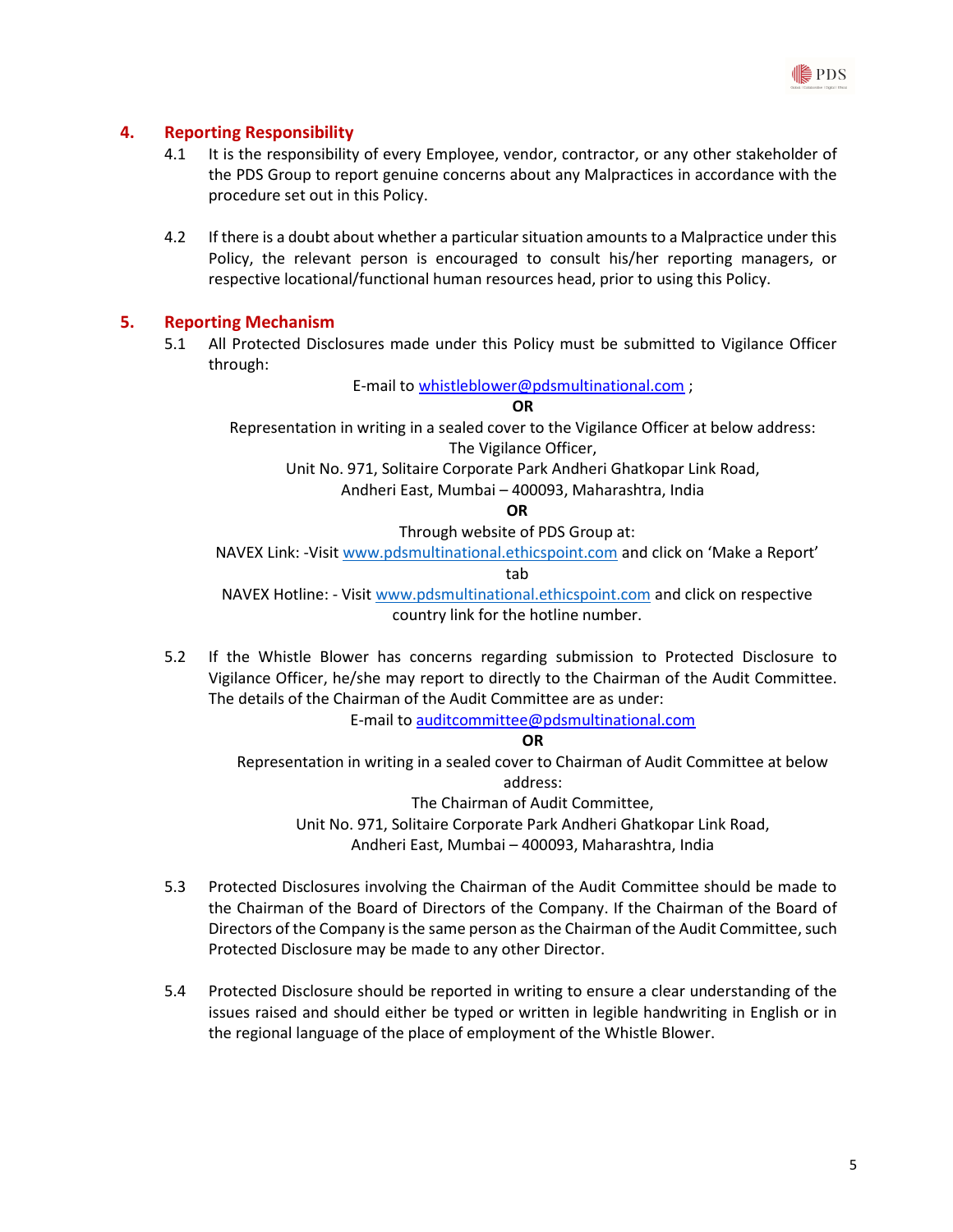

- 5.5 The Whistle Blower should provide factual data and as much specific information as possible in the Protected Disclosure Form as set out in Annexure A of this Policy or as available on the intranet of PDS Group or as requested or directed by the person authorized to conduct the investigation under this policy to allow for proper assessment with respect to the disclosure. Provided that the Vigilance Officer/Chairperson of the Audit Committee/relevant director (as applicable), may dispense with this requirement on a caseto-case basis, and may accept Protected Disclosures in any other written form.
- 5.6 Disclosures should be made by the Whistle Blower at the earliest possible opportunity, as soon as he/she becomes aware of suspected unethical behaviour, actual or suspected fraud or violation to be disclosed under this Policy, but not later than 30 days, unless the delay can be justified.
- 5.7 Complaints can be submitted without disclosing the identity if the Whistle Blower wishes not to disclose his identity. Further, it is Whistle Blower's responsibility to maintain secrecy of the reporting.

## 6. Investigation

- 6.1 The Ombudsperson shall, on receipt of a Protected Disclosure, assess whether it contains verifiable information. In case the disclosure made does not have any specific & verifiable information, the Ombudsperson will be not be required to take any action. This would be suitably recorded and placed before the Reviewing Authority.
- 6.2 Upon being satisfied that the Protected Disclosure has verifiable information, the Ombudsperson shall forward the same to the Reviewing Authority and decide the course of action to be taken to progress the necessary enquiry/ investigation with regard to the complaint in consultation with the Reviewing Authority. The Ombudsperson may consult with and seek inputs from the Reviewing Authority from time to time in connection with any investigation.
- 6.3 The Ombudsperson may consider involving any suitable competent person or an external investigator for the purpose of investigation, and if he/she so requests, then the Reviewing Authority review, discuss and may consider such request and appoint such investigator. In all such cases, only the matter of investigation will be forwarded to the Investigator(s). The Investigator(s) shall be under an obligation to maintain confidentiality with respect to all information accessed by them, as well as with respect to their findings.
- 6.4 Upon conclusion of the investigation process, a report duly recording the evidence, findings and recommendations shall be prepared by the Ombudsperson and placed before the Reviewing Authority. Any findings of any Investigators shall also be placed before the Reviewing Authority.
- 6.5 Once approved by the Reviewing Authority, the final report recording all relevant facts, findings, evidence, and suitable recommendations shall be placed before the Audit Committee.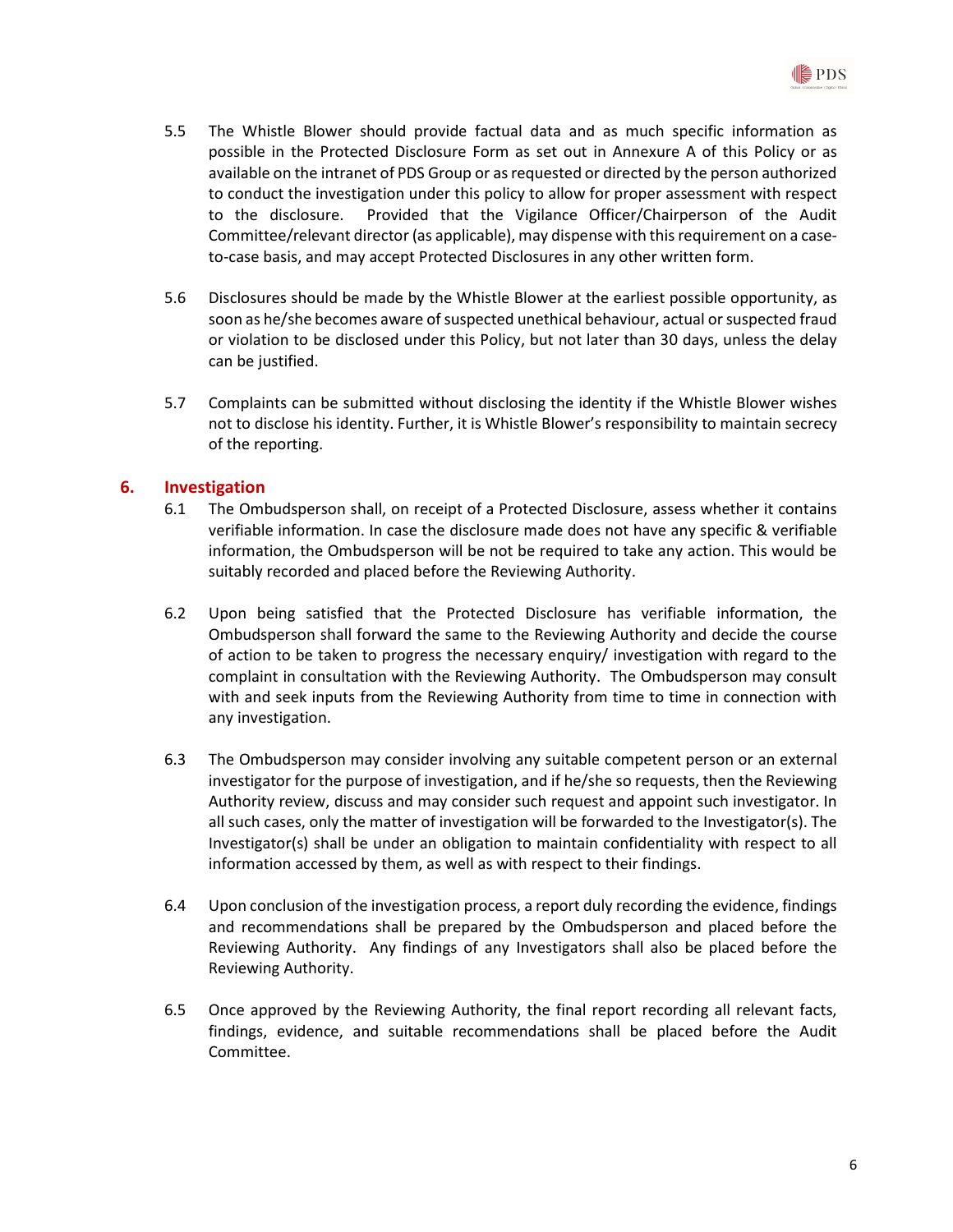

- 6.6 Any inquiry/ investigation conducted against any Subject shall not be construed by itself as an act of accusation and shall be carried out as neutral fact -finding process, without presumption of any guilt.
- 6.7 The inquiry/ investigation shall be conducted in a fair manner and provide adequate opportunity for hearing to the Subject and a written report of the findings should be prepared for submission.
- 6.8 All Employees and Subjects shall have a duty to co-operate with the Ombudsperson/Audit Committee/Investigators/Reviewing Authority during the investigation process.
- 6.9 All Employees must provide any information requested and make themselves available for the investigation, to the extent required.
- 6.10 PDS Group reserves its rights to take action against any Employee who is found to be withholding any information or destroying any evidence.
- 6.11 Unless there are compelling reasons not to do so, Subjects will have the opportunity to respond to the material findings contained in an investigation report. No allegation of wrongdoing against a Subject shall be considered as maintainable unless there is evidence in support of the allegation.
- 6.12 The Whistle Blowers should not act on their own in conducting any investigation activities, nor do they have right to participate in the investigation beyond the directions of the Ombudsperson or the Chairman of the Audit Committee.
- 6.13 A time frame of maximum 45 days will be permitted to complete the investigation / enquiry. In case the same cannot be completed within stipulated period, interim report should be submitted by the Investigators to the Audit Committee, giving inter alia, the tentative date of completion.

## 7. Conflict of Interest

- 7.1 Where a Protected Disclosure concerns any member of the Audit Committee or the Reviewing Authority, such member shall recuse themselves from being a part of the investigation, and the other members of the Audit Committee (or the Reviewing Authority, as the case may be) shall progress the investigation. In case of doubt, the Chairman of the Board of Directors shall be responsible for determining whether there exists a conflict of interest.
- 7.2 Where a Protected Disclosure concerns the Vigilance Officer, the Chairman of the Audit Committee may nominate any other eligible person to be the "Vigilance Purpose" in connection with such matter.
- 7.3 If any Investigator has a conflict of interest in a given case, he/she shall relieve himself/ herself at the earliest possible opportunity, and the other Investigators will deal with the matter.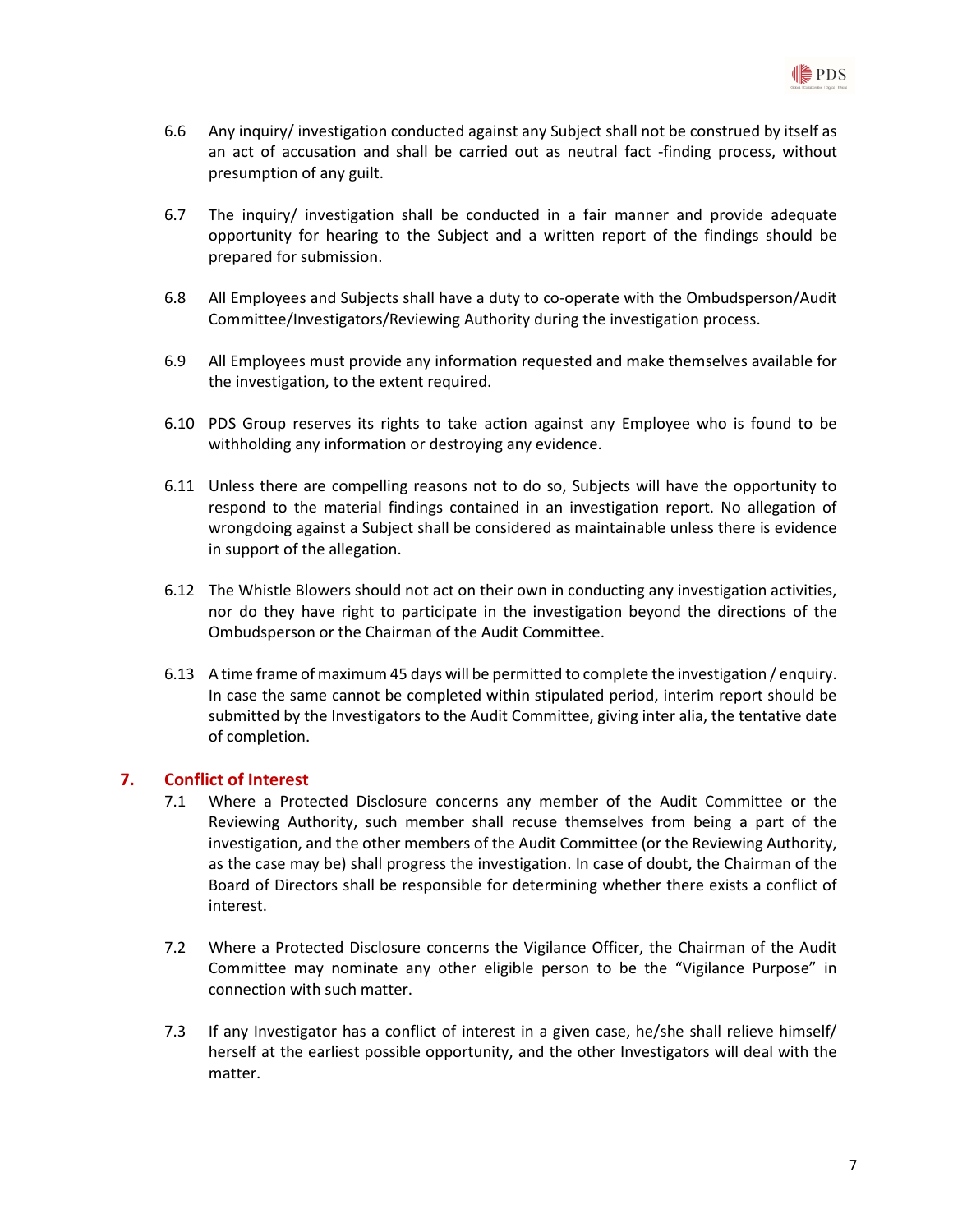

#### 8. Protection

- 8.1 PDS Group will protect the confidentiality of the complainants and their names/ identity will not be disclosed except as statutorily required under law.
- 8.2 No one may take any adverse action against any Employee for complaining about, reporting, or participating or assisting in the investigation of, any Malpractice, violation of any law, this Policy, or PDS Group's Code of Conduct. PDS Group takes reports of such retaliation seriously. Incidents of retaliation against any Whistle Blower reporting a violation or participating in the investigation of a suspected violation will result in appropriate disciplinary action against anyone responsible, including possible termination of employment. Those working for or with PDS Group who engage in retaliation against reporting Whistle Blower may also be subject to civil, criminal, and administrative penalties.
- 8.3 However, protection under this Policy would not mean protection from disciplinary actions arising out of false allegations made by a Whistle Blower knowing it to be false or inaccurate, and such person shall be liable for appropriate disciplinary action. It shall also not include protection from disciplinary or other action arising from a violation of any of the PDS Group's other policies.
- 8.4 If any person is aggrieved by any action on the ground that he/she is being victimized due to the fact that he had filed a complaint or disclosure, he/ she may file an application before the Ombudsperson. The identity of the Whistle Blower and the subject shall be kept confidential to the extent possible given the legitimate needs of the law and investigation. The Whistle Blower should disclose his/her identity for the PDS Group to provide appropriate protection under this Policy.
- 8.5 Any other Employee assisting in the said investigation shall also be protected to the same extent as the Whistle Blower.
- 8.6 PDS Group will treat all Disclosures made under this Policy as confidential and privileged to the fullest extent permitted by law.

#### 9. Decision

- 9.1 Audit Committee may consider the report relating any investigation and recommend any action as they may deem fit (including recommending any disciplinary or corrective action). Any disciplinary or corrective action initiated against the Subject as a result of findings of an investigation shall adhere to the disciplinary procedures framed by the PDS Group.
- 9.2 The action taken against the Subject as stated in the above paragraph will be in addition to any other action or prosecution which may be initiated against said Subject under any statute or law in force or any of the PDS Group's policies.

#### 10. Retention

Proper records shall be maintained of all disclosures received. All documents related to the reporting, investigation, and enforcement pursuant to this Policy, shall be kept as per guidance provided by PDS Group from time to time and applicable laws.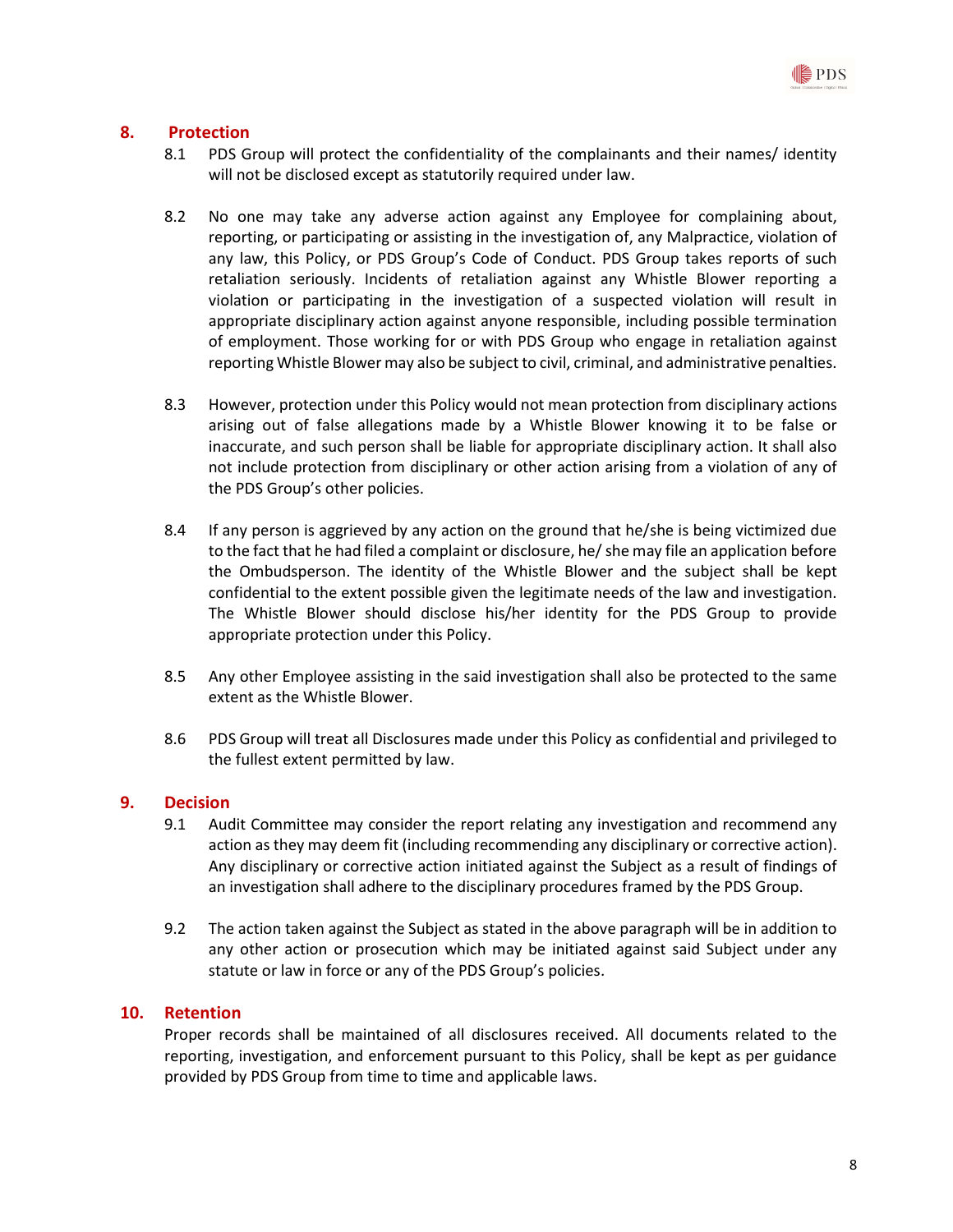

#### 11. Reporting

A quarterly report with number of complaints received nature of the complaints received under the Policy and their outcome shall be placed before the Audit Committee.

#### 12. Employee Awareness

PDS Group may, from time to time, provide adequate awareness to Employees pertaining to this Policy.

#### 13. Amendment

The Audit Committee or the Board of Directors of PDS Limited can modify this Policy unilaterally at any time without notice. Modification may be necessary, among other reasons, to maintain compliance with federal, state, or local regulations and / or accommodate organizational changes within the PDS Group.

\*\*\*\*\*